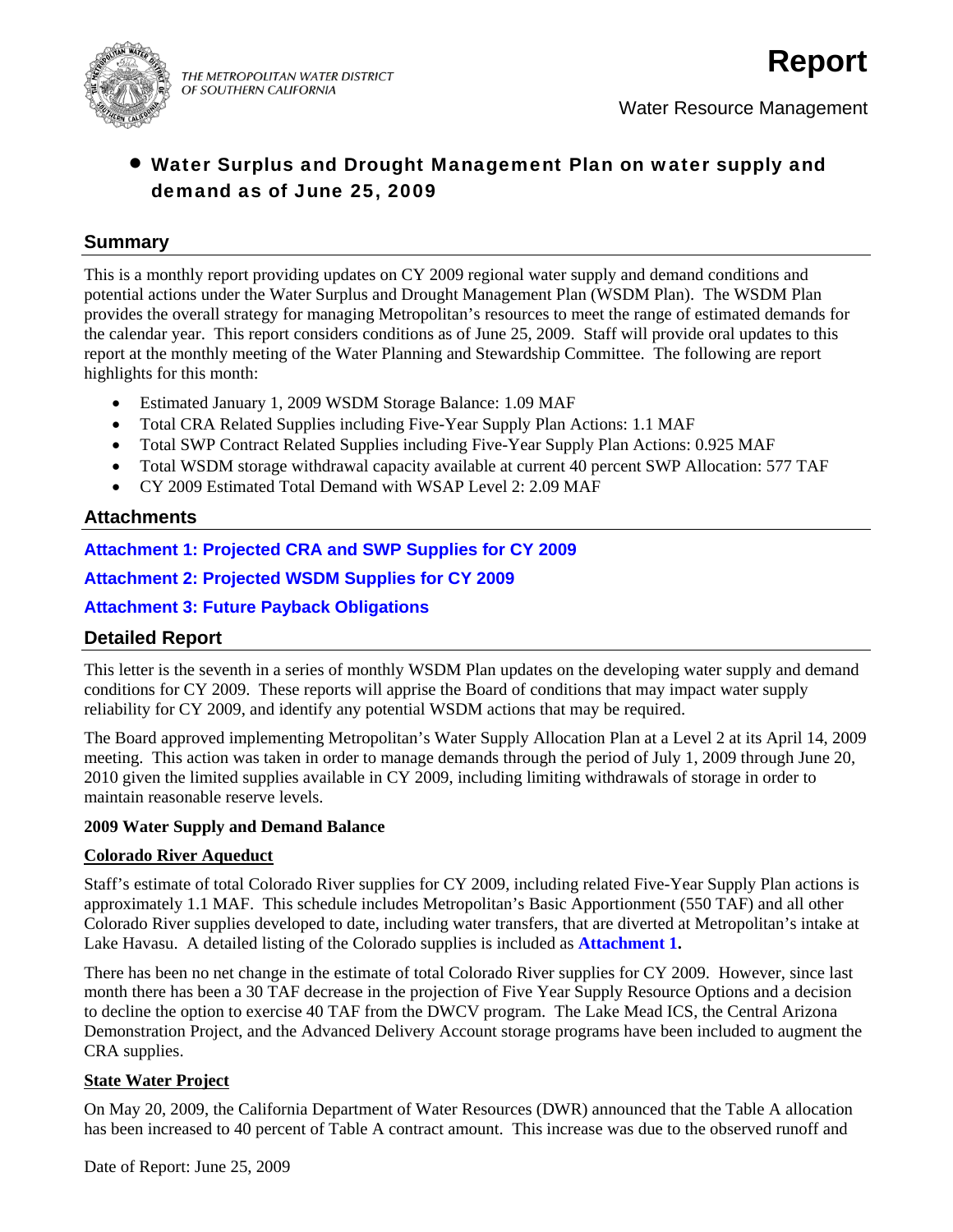# Board Report (Water Surplus and Drought Management Plan on water supply and demand as of June 25, 2009)

storage and hydrologic conditions at the time. It was also reflective of the actual and anticipated delivery restrictions in the Delta to protect Delta smelt. Although the snow surveys are completed for the year, DWR is still expected to review and update the Table A allocation based on runoff and storage conditions.

Under the current 40 percent Table A allocation, Metropolitan would receive Table A supplies of 765 TAF. Metropolitan would also take delivery of 89 TAF from Metropolitan's transfer and exchange agreements with the Desert Water Agency and Coachella Valley Water District (DWCV), and the City of Port Hueneme; the SWP Turnback Pool; and Article 56 carryover water from 2008. Total CY 2009 SWP contract supplies under the current allocation are projected at about 854 TAF. An additional 36 TAF from the related Five Year Resource Options and 35 TAF from the Yuba Multi-Year Transfers results in a total SWP supplies of 925 TAF. A detailed listing of SWP supplies is contained in **Attachment 1.**

There has been a net increase of approximately 11 TAF of SWP basic supplies since last month's report due to adjustments to projected Yuba Transfers and Five Year Resource Options.

## **Water Demands**

The current trend water demand estimate for CY 2009 is 2.09 MAF. This demand incorporates actual water use through June 30, 2009 and also reflects that the region will be operating under a Level 2 Water Supply Allocation Plan for the remainder of the year. It also includes a 30 percent reduction under the Interim Agricultural Water Program (IAWP). Actual demands for the year will vary based on actual local supply production by the member agencies during the allocation year. The total demands do not include deliveries of water as part of the exchange with DWCV. Metropolitan intends to meet this exchange obligation through both the recovery of stored water in the Advance Delivery Account and also through deliveries from its CRA supply.

## **WSDM Supplies and Management Actions**

## **WSDM Storage Portfolio**

In addition to the CRA and SWP related supplies described above, Metropolitan had a total of approximately 1.09 MAF of storage in its WSDM resource portfolio as of the beginning of CY 2009 (this figure excludes water stored for emergency purposes). Accounting for conveyance constraints, approximately 577 TAF of this amount is available in CY 2009, based on a SWP allocation of 40 percent. This estimate reflects the contractual minimum amounts of the programs and/or any agreed upon increase in minimum contractual amounts with banking partners. Detailed program level estimates of operational WSDM supplies for 2009 under the current SWP allocation, along with projected storage levels, are shown in **Attachment 2**. Metropolitan staff will continue to work cooperatively with its member agencies and other partners to ensure coordination and effective program management. **Attachment 2** also shows approximately 219 TAF of water supply programs that are currently under development in 2009.

Since last month's report, there has been a 91 TAF decrease in the amount of WSDM storage available at a 40 percent SWP allocation. This difference is attributed to an adjustment in projected supplies from the Central Valley groundwater storage programs and the reallocation of approximately 79 TAF from the Lake Mead ICS and the Central Arizona Storage Project to augment the CRA base supplies.

### **Storage/Exchanges**

The table in **Attachment 3** shows a list of the future payback obligations from the exchange and storage programs in which Metropolitan participates. The exchange agreement executed in 2004 with the Southern Nevada Water Authority (SNWA) allows Metropolitan to store unused Nevada apportionment of Colorado River water in California. The total amount of water stored through 2008 under this agreement is 70 TAF. Nevada will request recovery of this stored water in the future. As part of the recently executed amendment, it is expected that Nevada will not request this water until 2022. Staff will present a more detailed report on the amendment to the SNWA exchange agreement at this month's board meeting. Metropolitan also has an obligation to pay back approximately 79 TAF of Article 54 – Flexible Storage water that was withdrawn from DWR storage in CY 2007 and 2008. The 2007 water must be paid back by 2012, and the 2008 water must be paid back by 2013. In 2003, Metropolitan entered into an agreement with Coachella Valley Water District (CVWD) to credit the agency 32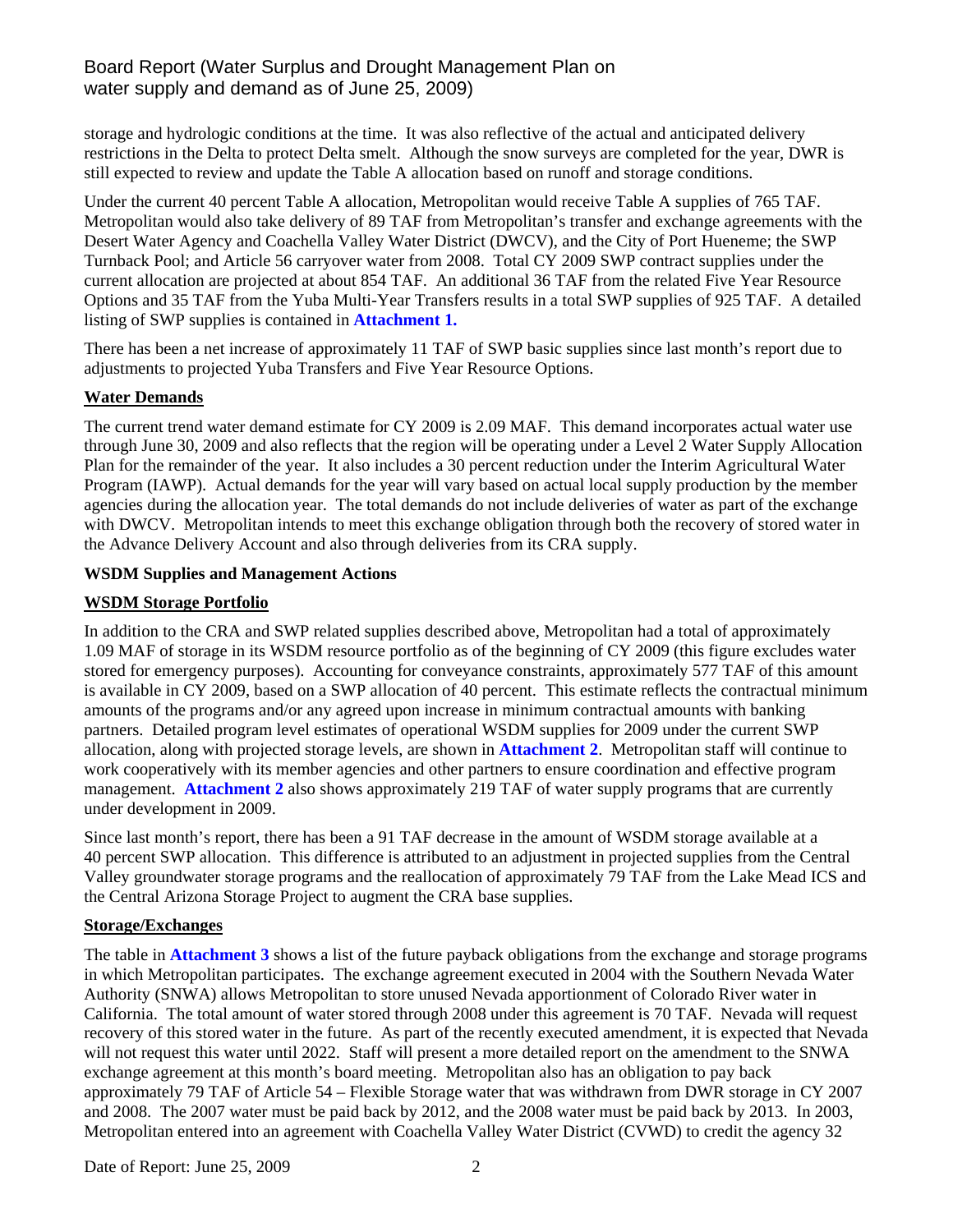# Board Report (Water Surplus and Drought Management Plan on water supply and demand as of June 25, 2009)

TAF for CRA deliveries made in 2003. Metropolitan has made payback deliveries in 2007 and 2008 and it is estimated that Metropolitan will pay the remaining balance in full during CY 2010. In 2008, Metropolitan entered into an exchange agreement with Desert Water Agency (DWA) for up to 36 TAF. DWA delivered approximately 8 TAF of non-state project water in 2008. Metropolitan has exchanged a total of 1,200 AF of CRA water in 2008 and 2009. Under the agreement provision, Metropolitan will deliver an annual minimum amount of CRA water until the balance is paid in full. The current balance would be paid in full no later than 2014.

### **Water Balance and Actions**

Under the current trend demand estimate of 2.09 MAF, which reflects a WSAP Level 2, and the currently projected supplies on the SWP and CRA of 2.03 MAF, there is a resulting supply need of approximately 65 TAF. This need will be met through the withdrawal of additional WSDM storage actions above the amounts already accounted for in the base SWP and CRA supplies, as shown in the graphic below.



## **Five-Year Supply Plan Resource Options**

The Board has received reports and updates on the goals and progress of the Five-Year Supply Plan. These options could yield approximately 404 TAF or more of additional supply in 2009 if successfully implemented. Staff continues to pursue these resource options that focus on six initiatives: extraordinary conservation, Colorado River transactions, near-term Delta actions, SWP transactions, groundwater recovery, and local resources. These supplies and conservation measures would enhance water supply reliability in Metropolitan's service area given continued dry conditions and restrictions on the State Water Project deliveries from the Delta. As previously noted, related actions from the Five-Year Supply Plan are being accounted for under either the SWP or CRA total delivery estimates. The conservation measures associated with the Five-Year Supply Plan now account for actions that are necessary to achieve water savings needed to meet allocations under a Level 2 WSAP allocation. For more detailed information on these resource options, refer to the July board report providing an update to the Five Year Supply Plan.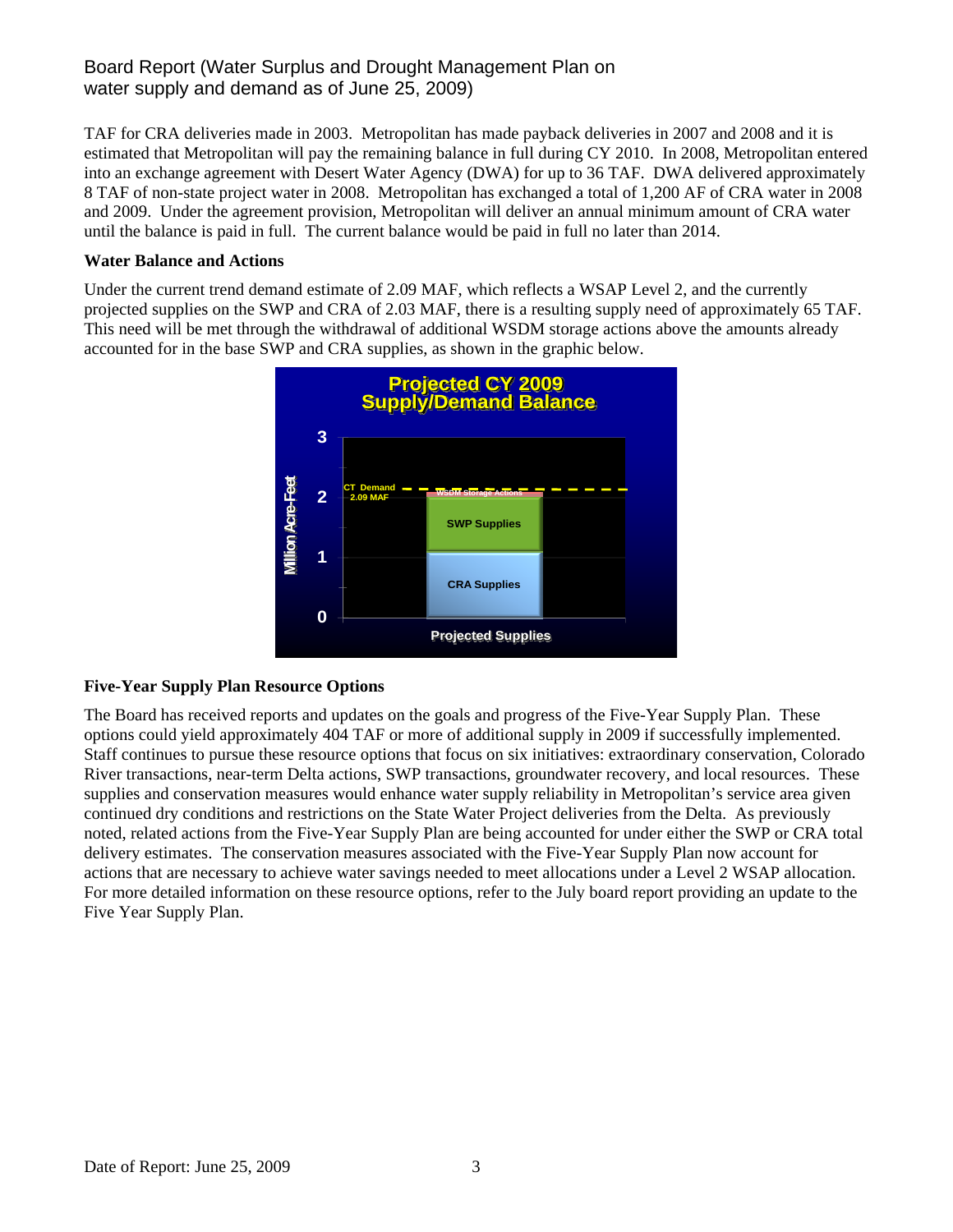#### **CY 2009 Projected CRA and SWP Supplies**

| <b>CRA BASIC PROGRAMS</b>                                             |           |           |
|-----------------------------------------------------------------------|-----------|-----------|
| <b>Basic Total Apportionment</b>                                      |           | 550,000   |
| MWD Water Budget Agricultural Adjustment                              |           | 35,400    |
| Priority 1,2, and 3b                                                  | $-81,500$ |           |
| Imperial ID                                                           | 102,200   |           |
| Coachella Valley WD                                                   | 17,300    |           |
| Misc and Indian PPR's                                                 | $-2,600$  |           |
| <b>DWCV Obligation</b>                                                |           | $-72,000$ |
| <b>IID-MWD Conservation Program</b>                                   |           | 85,000    |
| Lower Colorado Water Supply Project                                   |           | 7,000     |
| <b>PVID Land Fallowing</b>                                            |           | 118,000   |
| Canal Lining Water to MWD                                             |           | 15,000    |
| <b>Exchange with CVWD</b>                                             |           | $-35,000$ |
| Water Exchanged with SDCWA (IID Transfer & All American Canal Lining) |           | 131,000   |
| Lake Mead ICS Account                                                 |           | 48,600    |
| Central Arizona Storage Demonstration Project                         |           | 30,000    |
| Advanced Delivery Account (DWCV)                                      |           | 57,000    |
| <b>CRA BASIC PROGRAMS TOTAL</b>                                       |           | 970,000   |
| <b>FIVE YEAR SUPPLY RESOURCE OPTIONS: CRA</b>                         |           |           |
| Additional PVID Transfers (Crop Stressing / Fallowing)                |           | 30,000    |
| <b>Expand SNWA Agreement</b>                                          |           | 50,000    |
| <b>ICS Exchange</b>                                                   |           | 25,000    |
| Agreements with CVWD                                                  |           | 25,000    |
| TOTAL: CRA 5 YEAR SUPPLY RESOURCE OPTIONS                             |           | 130,000   |
| <b>Colorado River Supplies Total</b>                                  |           | 1,100,000 |

| <b>SWP BASIC PROGRAMS</b>                                 |         |
|-----------------------------------------------------------|---------|
| MWD Table A                                               | 765,000 |
| MWD 2008 Carryover                                        | 15,000  |
| Desert Water/Coachella Valley exchange (Table A)          | 72,000  |
| Port Hueneme Agreement /Turnback Pool/Westland Mitigation | 2,000   |
| <b>SWP BASIC SUPPLIES TOTAL</b>                           | 854,000 |
| <b>ISWP TRANSFERS</b>                                     |         |
| Yuba Multi Year Transfers                                 | 35,000  |
| <b>SWP TRANSFERS TOTAL</b>                                | 35,000  |
| <b>5 YEAR SUPPLY RESOURCE OPTIONS: SWP</b>                |         |
| Drought Water Bank / NOD Transfers                        | 28,000  |
| In-Delta Transfers -- Delta Wetlands                      | 8,000   |
| TOTAL: SWP 5 YEAR SUPPLY RESOURCE OPTIONS                 | 36,000  |
| <b>SWP Supplies Total</b>                                 | 925,000 |

**TOTAL BASE SUPPLIES WITH WSDM & 5 YEAR SUPPLY RESOURCE OPTIONS 2,025,000**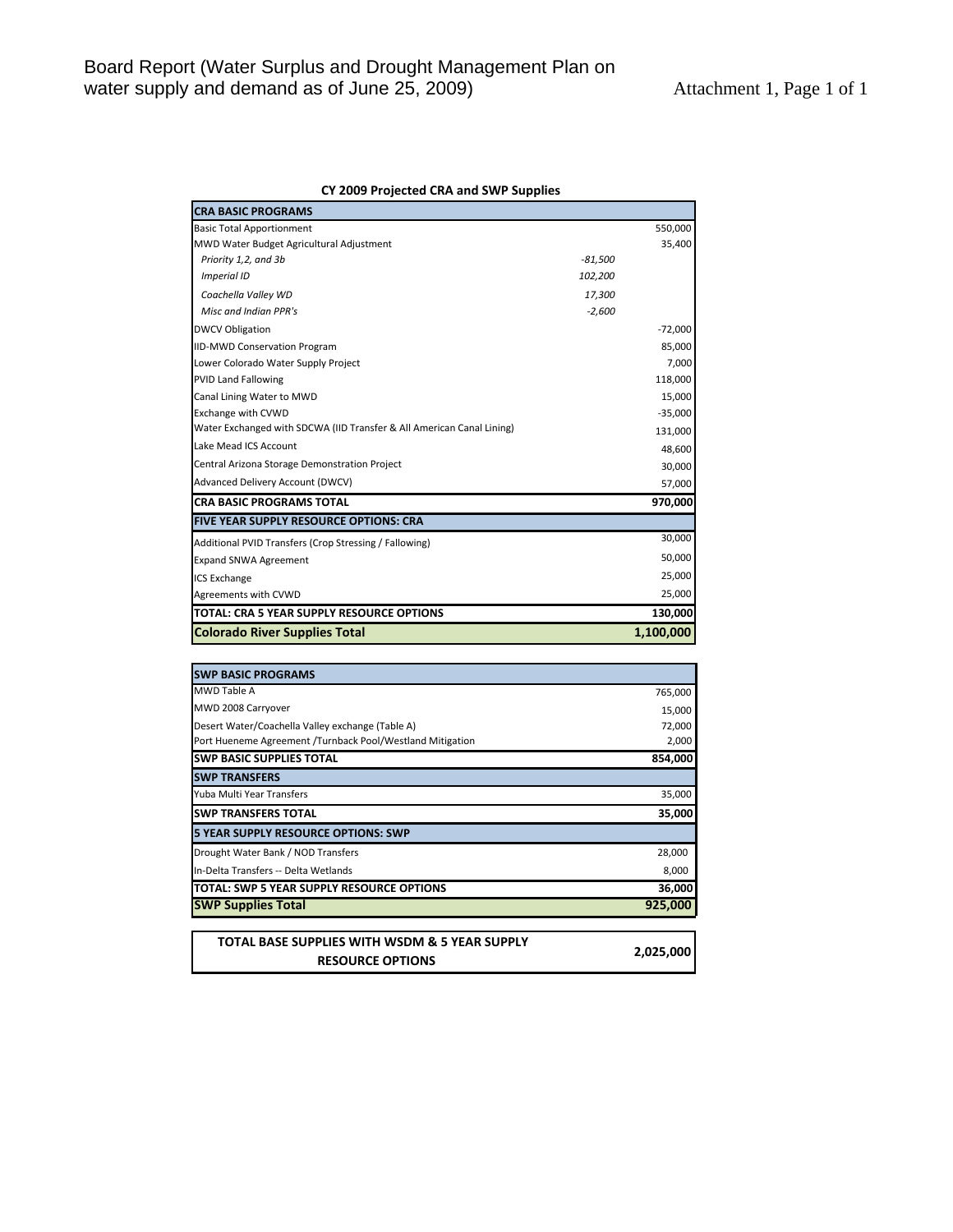| Program                                        | Projected<br>1/1/2009<br><b>Storage Levels</b> | <b>Amount</b><br><b>Available at</b><br><b>40% SWP</b><br><b>Allocation</b> | <b>Amount</b><br><b>Available at</b><br><b>50% SWP</b><br><b>Allocation</b> | <b>CY 2009</b><br>Put<br><b>Capacity</b> |
|------------------------------------------------|------------------------------------------------|-----------------------------------------------------------------------------|-----------------------------------------------------------------------------|------------------------------------------|
| <b>SURFACE STORAGE</b>                         | 450,000                                        | 354,400                                                                     | 354,400                                                                     | 794,000                                  |
| Lake Mead ICS Account*                         | 92,000                                         | 11,400                                                                      | 11,400                                                                      | 200,000                                  |
| MWD '08 Carryover*                             | 15,000                                         | 0                                                                           | 0                                                                           | 0                                        |
| Castaic Lake (DWR Flex Storage)                | 79,000                                         | 79,000                                                                      | 79,000                                                                      | 75,000                                   |
| Lake Perris (DWR Flex Storage)                 | 61,000                                         | 61,000                                                                      | 61,000                                                                      | 4,000                                    |
| Diamond Valley Lake                            | 203,000                                        | 203,000                                                                     | 203,000                                                                     | 400,000                                  |
| Lake Mathews & Lake Skinner (Dry-Year Storage) | 0                                              | 0                                                                           | 0                                                                           | 115,000                                  |
| <b>CENTRAL VALLEY BANKING PROGRAMS</b>         | 311,000                                        | 135,000                                                                     | 140,000                                                                     | 132,000                                  |
| Arvin Edison Storage Program                   | 152,000                                        | 40,000                                                                      | 45,000                                                                      | 45,000                                   |
| Semitropic Storage Program                     | 126,000                                        | 62,000                                                                      | 62,000                                                                      | 32,000                                   |
| Kern Delta Storage Program                     | 23,000                                         | 23,000                                                                      | 23,000                                                                      | 55,000                                   |
| Mojave Storage Program                         | 10,000                                         | 10,000                                                                      | 10,000                                                                      | 0                                        |
| <b>GROUNDWATER STORAGE PROGRAMS</b>            | 331,000                                        | 88,000                                                                      | 88,000                                                                      | 254,000                                  |
| <b>CONJUNCTIVE USE PROGRAMS</b>                | 165,000                                        | 75,000                                                                      | 75,000                                                                      | 87,000                                   |
| IEUA/TVMWD (Chino Basin)                       | 63,000                                         | 30,000                                                                      | 30,000                                                                      | 25,000                                   |
| Long Beach (Cent. Basin)                       | 7,000                                          | 0                                                                           | 0                                                                           | 3,000                                    |
| Long Beach (Lakewood)                          | 2,000                                          | 1,000                                                                       | 1,000                                                                       | 1,000                                    |
| <b>Foothill (Raymond and Monkhill)</b>         | 1,000                                          | 1,000                                                                       | 1,000                                                                       | 2,000                                    |
| Calleguas (N. Las Posas)                       | 54,000                                         | 20,000                                                                      | 20,000                                                                      | 33,000                                   |
| <b>MWDOC</b> (Orange County Basin)             | 36,000                                         | 22,000                                                                      | 22,000                                                                      | 17,000                                   |
| Three Valleys (Live Oak)                       | 1,000                                          | 0                                                                           | 0                                                                           | 1,000                                    |
| Three Valleys (upper Claremont)                | 0                                              | 0                                                                           | 0                                                                           | 1,000                                    |
| Compton                                        | 1,000                                          | 1,000                                                                       | 1,000                                                                       | 1,000                                    |
| Western                                        | 0                                              | 0                                                                           | 0                                                                           | 3,000                                    |
| <b>CYCLIC PROGRAMS</b>                         | 13,000                                         | 13,000                                                                      | 13,000                                                                      | $\mathbf 0$                              |
| Cyclic - USG                                   | 0                                              | 0                                                                           | 0                                                                           | 0                                        |
| Cyclic - PM (Three Valleys)                    | 13,000                                         | 13,000                                                                      | 13,000                                                                      | 0                                        |
| Cyclic - IEUA (Chino Basin)                    | 0                                              | 0                                                                           | 0                                                                           | 0                                        |
| <b>SUPPLEMENTAL PROGRAMS</b>                   | 10,000                                         | 0                                                                           | 0                                                                           | 0                                        |
| Supplemental Storage Program (Los Angeles)     | 10,000                                         | 0                                                                           | 0                                                                           | 0                                        |
| <b>OTHER PROGRAMS</b>                          | 143,000                                        | 0                                                                           | 0                                                                           | 167,000                                  |
| Advance Delivery Account (DWCV) *              | 57,000                                         | 0                                                                           | 0                                                                           | 167,000                                  |
| SBVMWD Coordinated Operating Agreement         | 50,000                                         | 0                                                                           | 0                                                                           | 0                                        |
| Central Arizona Storage Demonstration Project* | 36,000                                         | 0                                                                           | Ω                                                                           | 0                                        |
| <b>TOTAL</b>                                   | 1,092,000                                      | 577,400                                                                     | 582,400                                                                     | 1,180,000                                |

# **CY 2009 Projected WSDM Supplies**

\* The amount available for these programs are shown as zero because they have been accounted for in base supplies, with the exception of Lake Mead ICS account. The *11,400 af shown is the remaining balance in the account after accounting for estimated withdrawals*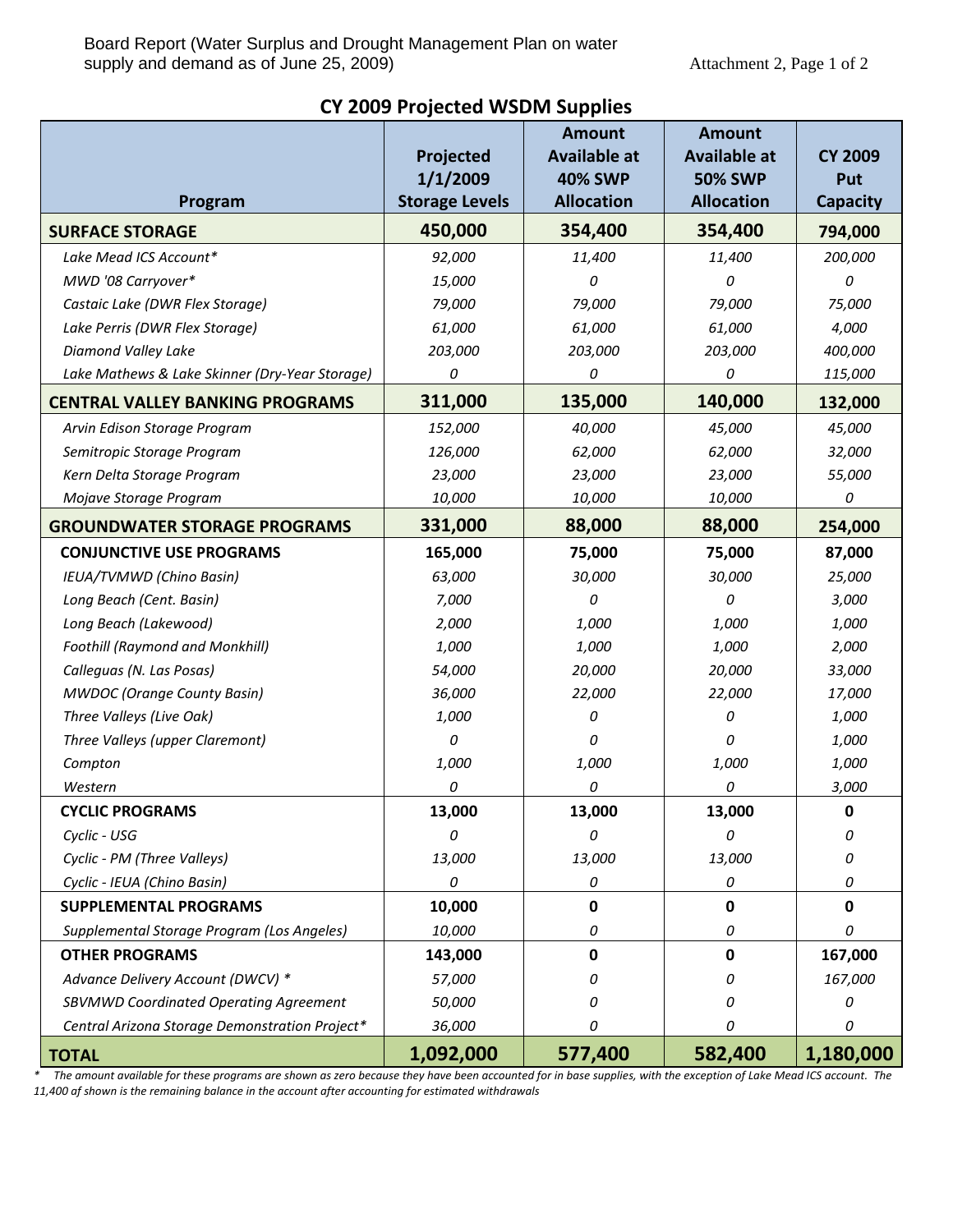| Program                                | Projected<br>1/1/2009<br><b>Storage Levels</b> | <b>Amount</b><br><b>Available at</b><br><b>40% SWP</b><br><b>Allocation</b> | Amount<br><b>Available at</b><br><b>50% SWP</b><br><b>Allocation</b> | <b>CY 2009 Put</b><br>Capacity |
|----------------------------------------|------------------------------------------------|-----------------------------------------------------------------------------|----------------------------------------------------------------------|--------------------------------|
| Conj. Use - Pasadena                   | 22,000                                         | 0                                                                           | 0                                                                    |                                |
| MWD '09 Carryover                      | 0                                              | 0                                                                           | 0                                                                    | 200,000*                       |
| DWCV '09 Carryover                     | 0                                              | 0                                                                           | 0                                                                    | 86,000                         |
| Hayfield Storage Program               | 100,000                                        | N                                                                           | Ω                                                                    | n                              |
| <b>EWA Wet/Dry Exchange</b>            | 50,000                                         | 0                                                                           |                                                                      |                                |
| Sac. Valley Transfers Stored in Shasta | 47,000                                         | 0                                                                           | n                                                                    | 0                              |
| <b>TOTAL</b>                           | 219,000                                        |                                                                             |                                                                      | 286,000                        |

# **Programs Under Development in 2009**

*\* Put capacity is 100 taf at SWP allocations below 50%*